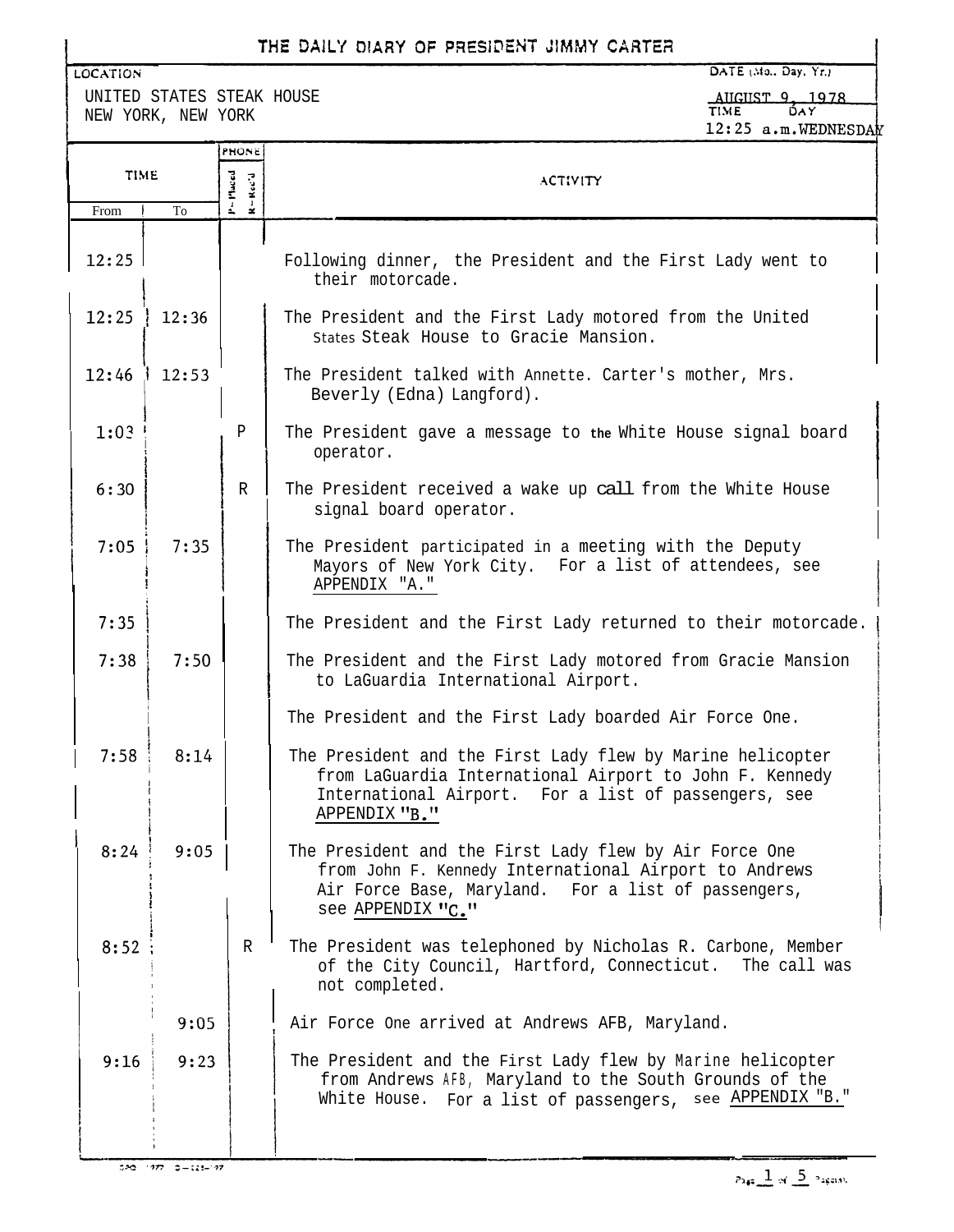#### THE WHITE HOUSE

### THE DAILY DIARY OF PRESIDENT JIMMY CARTER

 $\omega = \omega$  .

#### LOCATION

THE WHITE HOUSE WASHINGTON, D.C. DATE (Mo., Day, Yr.)

9: 25 a.m. WEDNESDAY,

|       |       | <b>PHONE</b>                  |                                                                                                                                                                                                                                                                                                                                                                                                                                                                                                                                                                                                   |  |  |  |  |
|-------|-------|-------------------------------|---------------------------------------------------------------------------------------------------------------------------------------------------------------------------------------------------------------------------------------------------------------------------------------------------------------------------------------------------------------------------------------------------------------------------------------------------------------------------------------------------------------------------------------------------------------------------------------------------|--|--|--|--|
| TIME  |       | $P = P1$ laced<br>$R - Rec'd$ | <b>ACTIVITY</b>                                                                                                                                                                                                                                                                                                                                                                                                                                                                                                                                                                                   |  |  |  |  |
| From  | To    |                               |                                                                                                                                                                                                                                                                                                                                                                                                                                                                                                                                                                                                   |  |  |  |  |
| 9:25  |       |                               | The President went to the Oval Office.                                                                                                                                                                                                                                                                                                                                                                                                                                                                                                                                                            |  |  |  |  |
| 9:35  | 9:50  |                               | The President met with his Assistant, Hamilton Jordan.                                                                                                                                                                                                                                                                                                                                                                                                                                                                                                                                            |  |  |  |  |
| 10:11 | 10:20 | $\mathbf P$                   | The President talked with Governor Martin J. Schreiber<br>$(D-Wiscosin)$ .                                                                                                                                                                                                                                                                                                                                                                                                                                                                                                                        |  |  |  |  |
| 10:30 | 10:50 |                               | The President met with his Press Secretary, Joseph L. "Jody"<br>Powell.                                                                                                                                                                                                                                                                                                                                                                                                                                                                                                                           |  |  |  |  |
| 10:56 |       |                               | The President went to the Cabinet Room.                                                                                                                                                                                                                                                                                                                                                                                                                                                                                                                                                           |  |  |  |  |
| 10:56 | 11:16 |                               | The President participated in a meeting to discuss urban<br>problems with big city mayors. For a list of attendees,<br>see APPENDIX "D."<br>Members of the press                                                                                                                                                                                                                                                                                                                                                                                                                                  |  |  |  |  |
| 10:56 |       | $\mathbb{R}$                  | The President was telephoned by Governor Hugh L. Carey<br>(D-New York). The call was not completed.                                                                                                                                                                                                                                                                                                                                                                                                                                                                                               |  |  |  |  |
| 11:16 |       |                               | The President returned to the Oval Office.                                                                                                                                                                                                                                                                                                                                                                                                                                                                                                                                                        |  |  |  |  |
| 11:18 | 12:20 |                               | The President participated in an interview with:<br>Marvin L. Stone, Editor of U.S. News and World Report<br>Joseph From, Deputy Editor, U.S. News and World Report<br>Lester Tanzer, Managing Editor, U.S. News and World<br>Report<br>Don Reeder, Assistant Managing Editor, U.S. News and<br>World Report<br>Ted Guest, White House correspondent, U.S. News and<br>World Report<br>Jack McWethy, White House correspondent, U.S. News and<br>World Report<br>Thomas J. O'Halloran, Photographer, U.S. News and<br>World Report<br>Gerald M. Rafshoon, Assistant for Communications,<br>in/out |  |  |  |  |
| 12:22 | 12:25 |                               | The President participated in a photo opportunity with:<br>Louis Giscard d'Estaing, son of the President of the<br>French Republic<br>The First Lady<br>Chip Carter<br>Bruce G. Sundlun, President, The Outlet Company,<br>Providence, Rhode Island<br>Mrs . Bruce G. Sundlun                                                                                                                                                                                                                                                                                                                     |  |  |  |  |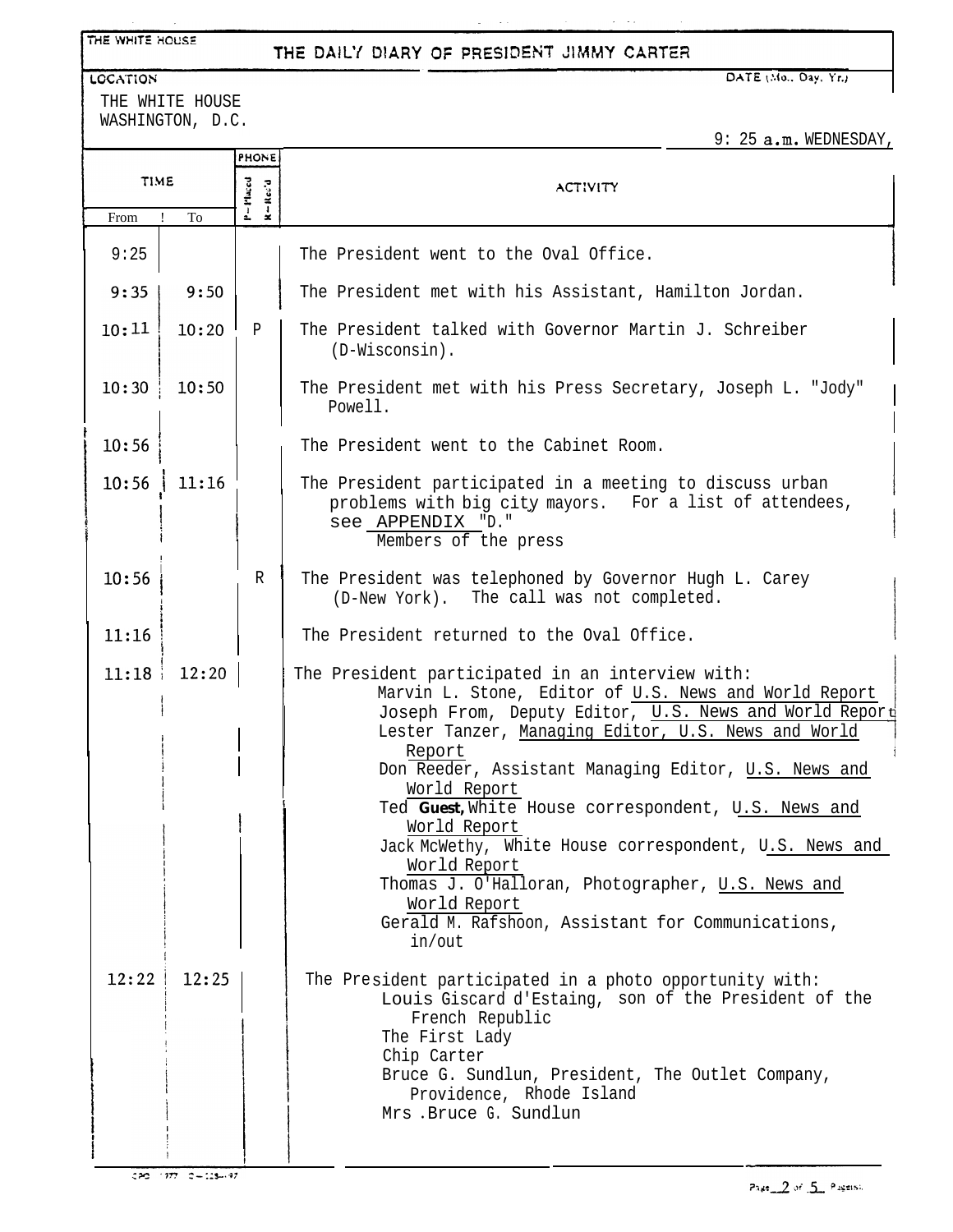## **THE DAILY** D!ARY *3F PRESIDENT* **JIMMY CARTEFi**

LOCATION THE WHITE HOUSE

WASHINGTON, D.C.

|             |       | PHONE                  |                                                                                                                                                                                                                                                           |  |  |  |  |
|-------------|-------|------------------------|-----------------------------------------------------------------------------------------------------------------------------------------------------------------------------------------------------------------------------------------------------------|--|--|--|--|
| <b>TIME</b> |       | $P = P$ laced<br>Rec'd | <b>ACTIVITY</b>                                                                                                                                                                                                                                           |  |  |  |  |
| From        | To    | $\dot{z}$              |                                                                                                                                                                                                                                                           |  |  |  |  |
| 12:25       | 12:30 |                        | The President participated in a photo opportunity with:<br>The First Lady<br>Rudolf Nureyev, danseur<br>Beryl Grey, ballerina and Artistic Director of the<br>London Festival Ballet<br>Sven Svenson, husband of Ms. Grey<br>Members of the press, in/out |  |  |  |  |
| 12:30       |       |                        | The President and the First Lady went to the patio outside<br>the Oval Office.                                                                                                                                                                            |  |  |  |  |
| 12:30       | 12:33 |                        | The President participated in a photo opportunity with:<br>The First Lady<br>Stuart E. Eizenstat, Assistant for Domestic Affairs<br>and Policy<br>Leo Eizenstat, father<br>Mrs. Leo (Sylvia) Eizenstat, mother                                            |  |  |  |  |
| 12:33       |       |                        | The President and the First Lady went to the South Grounds.                                                                                                                                                                                               |  |  |  |  |
| 12:33       | 12:50 |                        | The President and the First Lady attended a picnic for<br>staff working in the White House complex. Entertainment<br>was provided by the blues group, "Muddy Watters."<br>Members of the press                                                            |  |  |  |  |
| 12:50       |       |                        | The President and the First Lady went to the patio outside<br>the Oval Office.                                                                                                                                                                            |  |  |  |  |
| 12:50       | 1:30  |                        | The President and the First Lady had lunch.                                                                                                                                                                                                               |  |  |  |  |
| 1:30        |       |                        | The President returned to the Oval Office.                                                                                                                                                                                                                |  |  |  |  |
| 2:01        | 2:04  | $\mathbf R$            | The President talked with Special Representative for<br>Trade Negotiations, Robert S. Strauss.                                                                                                                                                            |  |  |  |  |
| 2:08        | 2:09  | $\mathbf R$            | The President talked with the First Lady.                                                                                                                                                                                                                 |  |  |  |  |
| 2:09        |       | ${\bf P}$              | The President telephoned Secretary of Labor F. Ray Marshall.<br>The call was not completed,                                                                                                                                                               |  |  |  |  |
| 2:15        | 2:30  |                        | The President met with Mr. Jordan.                                                                                                                                                                                                                        |  |  |  |  |
| 2:30        | 2:35  |                        | The President met with his Assistant for National Security<br>Affairs, Zbigniew Brzezinski.                                                                                                                                                               |  |  |  |  |
| $2:51 +$    | 2:53  | R                      | The President talked with Secretary Marshall,                                                                                                                                                                                                             |  |  |  |  |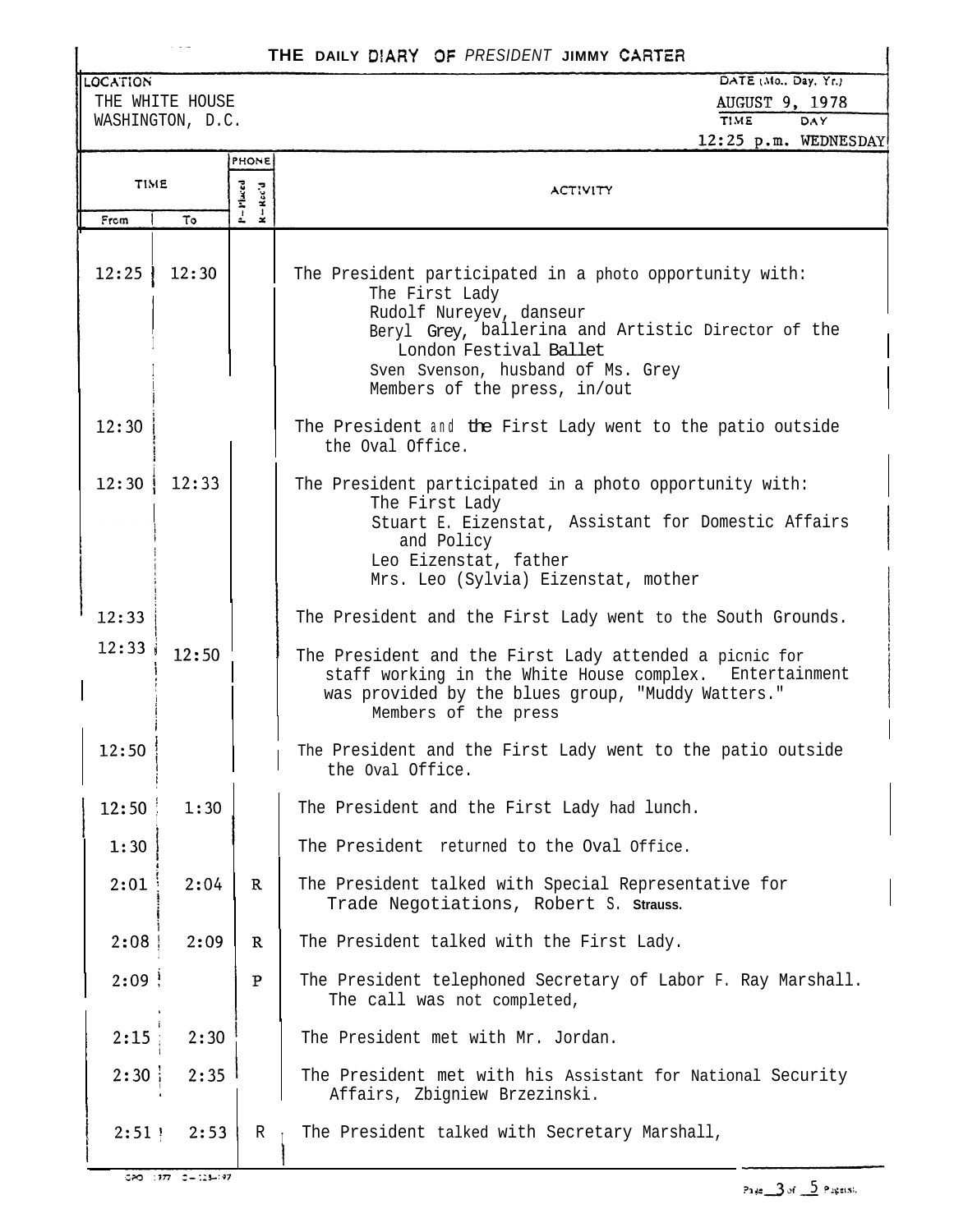v,-- .v..-.- - .V"Yb

### THE DAILYDIARY OF PRESIDENT JIMMY CARTER

m

THE WHITE HOUSE THE WHITE HOUSE AUGUST 9, 1978 WASHINGTON, D.C.

| The President met with Mr. Rafshoon.                                                                                                                                                                 |  |  |  |
|------------------------------------------------------------------------------------------------------------------------------------------------------------------------------------------------------|--|--|--|
| The President met to discuss Indian land claims in Maine with:<br>Cecil D. Andrus, Secretary of the Interior<br>Leo M. Krulitz, Solicitor, Department of the Interior<br>Robert J. Lipshutz, Counsel |  |  |  |
| The President met with:<br>Frank B. Moore, Assistant for Congressional Liaison<br>representative James C. Corman (D-California)                                                                      |  |  |  |
| The President talked with Charles H. Kirbo, partner with<br>King and Spalding law firm, Atlanta, Gerogia.                                                                                            |  |  |  |
| The President talked with Mr. Lipshutz.                                                                                                                                                              |  |  |  |
| The President met with Special Assistant DeJongh Franklin.                                                                                                                                           |  |  |  |
| The President talked with his Physician, Rear Adm. William M.<br>Lukash.                                                                                                                             |  |  |  |
| The President returned to the second floor Residence.                                                                                                                                                |  |  |  |
| The President went to to tennis courts.                                                                                                                                                              |  |  |  |
| The President played tennis with Rear Adm. Lukash.                                                                                                                                                   |  |  |  |
| The President returned to the second floor Residence.                                                                                                                                                |  |  |  |
| The President talked with Secretary Marshall.                                                                                                                                                        |  |  |  |
| The President and the First Lady hosted a dinner for executives<br>of CBS television and syndicated columnist Carl Rowan.<br>For a list of attendees, see APPENDIX "E."                              |  |  |  |
| The President and the First Lady received dinner guests.                                                                                                                                             |  |  |  |
| The Presidential party had dinner.                                                                                                                                                                   |  |  |  |
| The Presidential party went to the Map Room.                                                                                                                                                         |  |  |  |
| The President and the First Lady escorted their dinner guests<br>to the South Grounds.                                                                                                               |  |  |  |
| The President and the First Lady bade farewell to their dinner<br>guests.                                                                                                                            |  |  |  |
|                                                                                                                                                                                                      |  |  |  |

! I